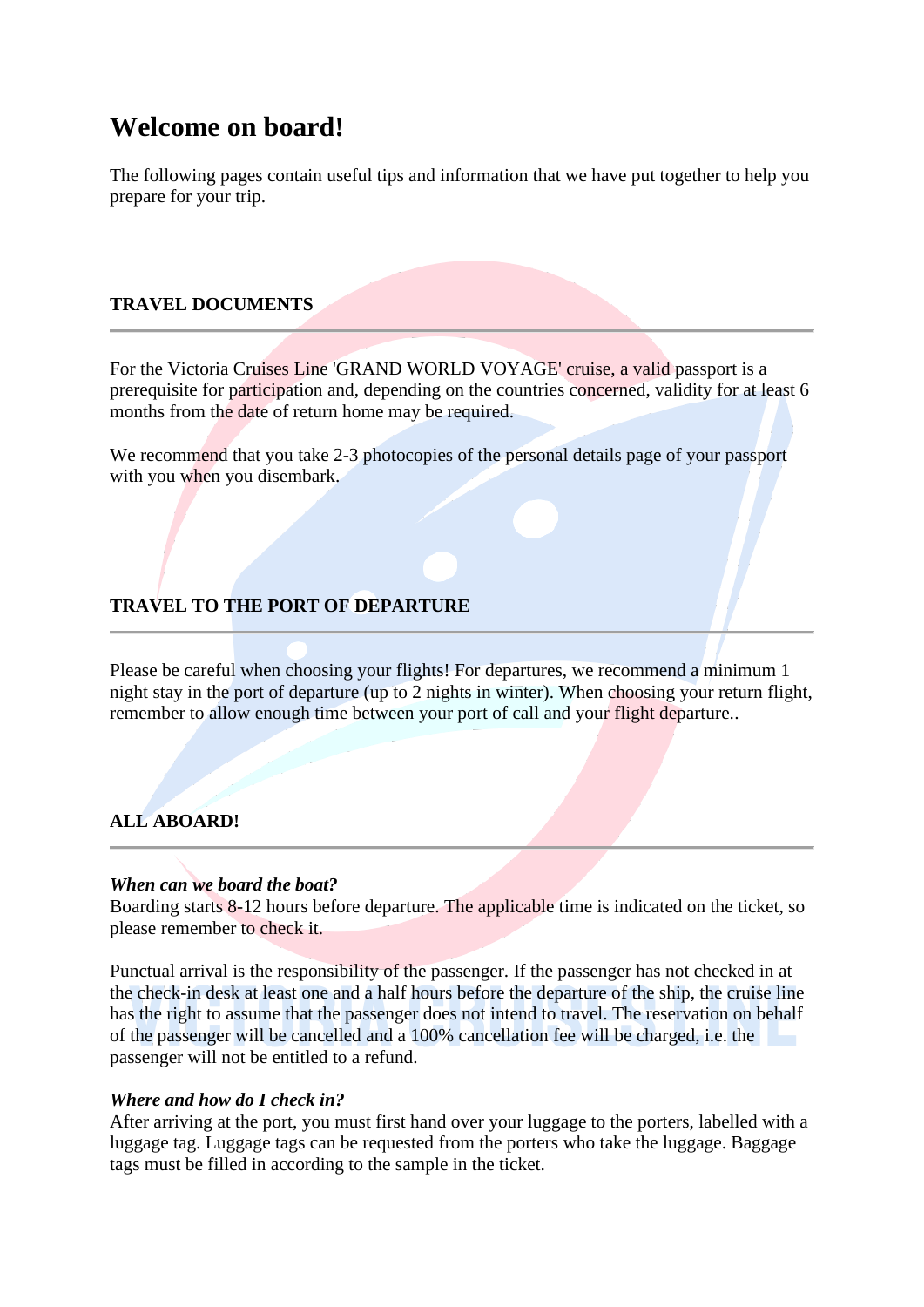Prepare your passport, your cruise ticket with the completed (Guest Clearance Form and Charge Account and Cruise Ticket) or the pre-completed, printed and signed "Set Sail Pass" online, then present your documents to one of the receptionists and you're ready to board. (These documents will be emailed to you prior to departure) Bring your pre-received RFID ID card with you for boarding! The receptionist will validate your card, which will then become your ID card and you will be asked to show it at each boarding. This same card is your CABIN CARD. Please take care of it! The RFID ID card also acts as a form of CREDIT CARD on board, so you will be asked for it when you make purchases or use the paid services on board. You can top up the card with credit at the reception desk or through the OBS system. You must do this at reception the first time!

Passengers' bags will be delivered to the cabin within two hours of boarding by cabin crew.

#### *Safety drill – Muster Drill*

In most cases, the mandatory safety drill for all passengers takes place before the departure of the ship (at the latest the following day). The most important information is posted on the inside of the cabin door, including the location of the Muster Station for the cabin and a description of how to use a life jacket.

#### *Languages*

Travel documents are sent in English before the cruise. Communication during the cruise and optional activities are also in a foreign language. For these reasons, a minimum knowledge of foreign languages is recommended. English is the official language on board the cruise line's ships.

#### **THE "FLOATING HOME"**

#### *Reception* **(Front Office)**

The reception is open 24 hours a day. Here you can check your house bank account, enquire about on-board services, request an alarm clock, etc., just like at a hotel reception, some of these services are also available in the OBS system. Please consult the OBS system on the tablet in your cabin. In addition, receptionists are also responsible for financial transactions, postal services, customs and treasury.

#### *Payment on board*

The guest card system introduced on board allows you to pay for your purchases and consumption on board not with cash, but with the Guest Card (RFID ID) you receive upon boarding. The guest card is also your cabin key.

No cash payments on the boats! On board, an account is opened in the name of each passenger. The account must be backed by cash or a valid, embossed credit or debit card, which will be automatically debited from your account. You can request a detailed invoice at any time during the cruise, but you can also access details of all your expenses in the OBS system.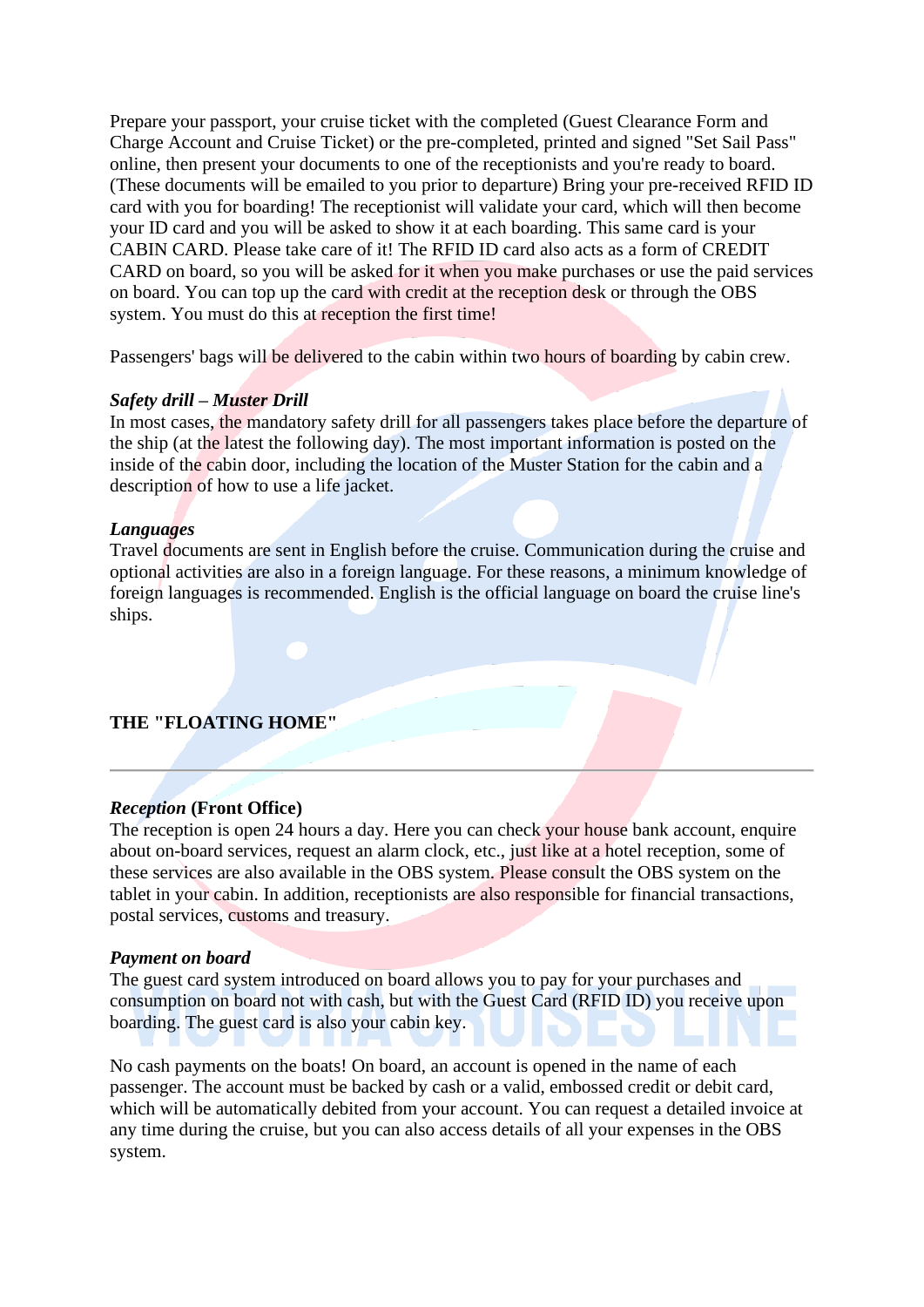# **The currency on board Victoria Cruises Line ships is the US dollar, please note.**

We accept the following credit and debit cards: VISA, MasterCard, American Express.

To avoid inconveniences (e.g. a sudden shortage of money), we recommend that you have more money in your account than you expect to spend, and that you have a second "spare" card!

#### *The stateroom/suite*

In the cabin you will find your personal tablet with multilingual information. Please be sure to review it upon arrival.

Air conditioning in the cabins is adjustable. Hair dryers are available in all cabins. The cabins are equipped with a safe, which is easy to use. Your comfort is ensured by the cabin crew.

#### *Breakfast in the cabin*

Breakfast is also served in the cabin on request between 07:00 and 10:00, and an extended continental breakfast is available free of charge. A free 24-hour room service is also available to passengers with a limited choice.

Passengers booking a suite can request that the full menu is served in their cabin.

#### *Electricity*

Electrical appliances on board can be operated at 110/220 volts.

#### *Room Service*

Room service is available 24 hours a day and can be called if you need anything. You can order drinks and snacks from the Room Service menu by ticking the box on the menu.

#### *International calls*

With the on-board satellite telecommunications system, you can call family and friends anywhere in the world from the phone in your cabin (the call costs around USD 8 per minute, charged to your on-board account).

#### *Mobile phones*

Also thanks to the satellite telecommunications system, you can use your mobile phone on board if your device is compatible. While in ports, roaming tariffs apply to the location, but at sea you can make calls, receive calls and send SMS at much higher rates. Please check with your home mobile operator before travelling or read the information leaflets on board carefully.

#### *Television and radio, internet*

A wealth of TV and radio channels await you on board VCL ships. The "programme guide" in your cabin will tell you what is available. Internet access is available in cabins and public areas of the ships, unlimited and FREE OF CHARGE.

#### *The on-board journal – Cruise NEWS*

You can find your daily newsletter on the tablet in your cabin. The newsletter will help you make sure you don't miss a single programme during your cruise. The Newsletter contains a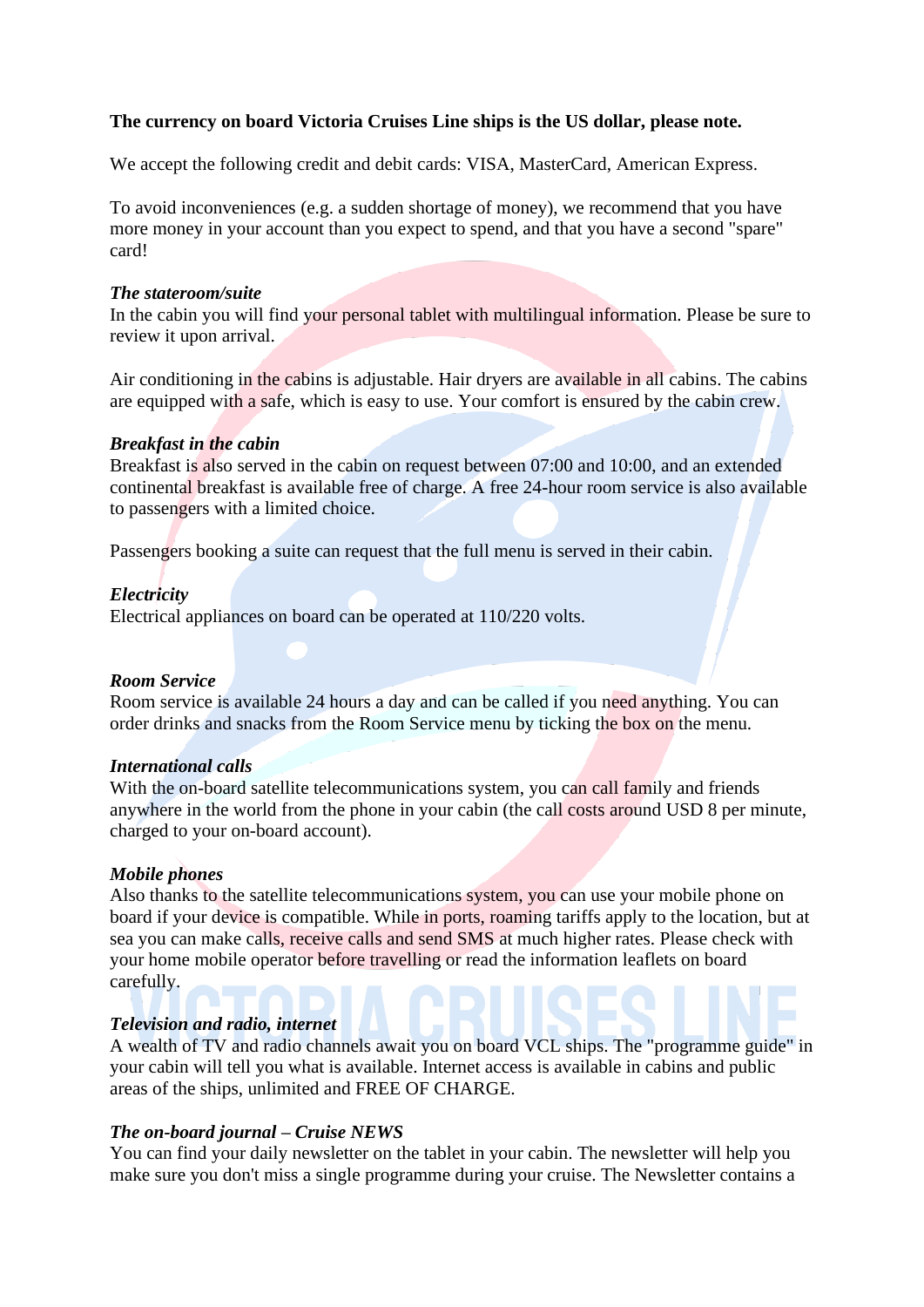wealth of general information, from opening times for restaurants and bars, to a list of entertainment options and daily dressing tips.

#### *Smoking*

Smoking on board is only allowed in designated areas (these are indicated in the daily newsletter). Cigar and pipe smoking is only allowed in the "Cigar lounge", if there is no such lounge on board, in a designated area. No smoking in the theatre and restaurants.

Smoking is not allowed in the cabins either! If someone smokes in the cabin, the shipping company will automatically charge a cleaning fee of 250.- USD, which will be charged to the passenger's on-board account! Smoking is also prohibited on the balcony of the balcony cabins.

# **DRESSING TIPS**

# *What clothes to take with you?*

Dress code recommendations are included in the daily newsletter.

Here are some general tips:

-Wearing comfortable, loose-fitting shoes with flat heels and comfortable shoes on board is recommended during the day.

-Wear comfortable shoes for shore excursions and bring a hat and sunscreen.

-Pack a change of swimwear so you always have a dry one handy.

-Closed areas of the ship (lobbies, restaurants, theatres, etc.) have centrally controlled air conditioning. Sometimes, on a very hot day, entering from the open deck can make the closed deck feel cool, which is something to take into account when choosing your clothes.

-When visiting museums, mosques and churches, it is advisable (and in many cases compulsory) to dress conservatively and modestly. Ladies should wear trousers or skirts below the knee; shorts and sleeveless tops are not permitted.

-For the evening, we recommend the following outfit:

- "casual": unless you have a more special programme, a sports top and trousers for gentlemen, trousers/skirt and blouse for ladies

- "smart casual": for less formal events, ladies should wear a dress or suit, gentlemen a shirt and jacket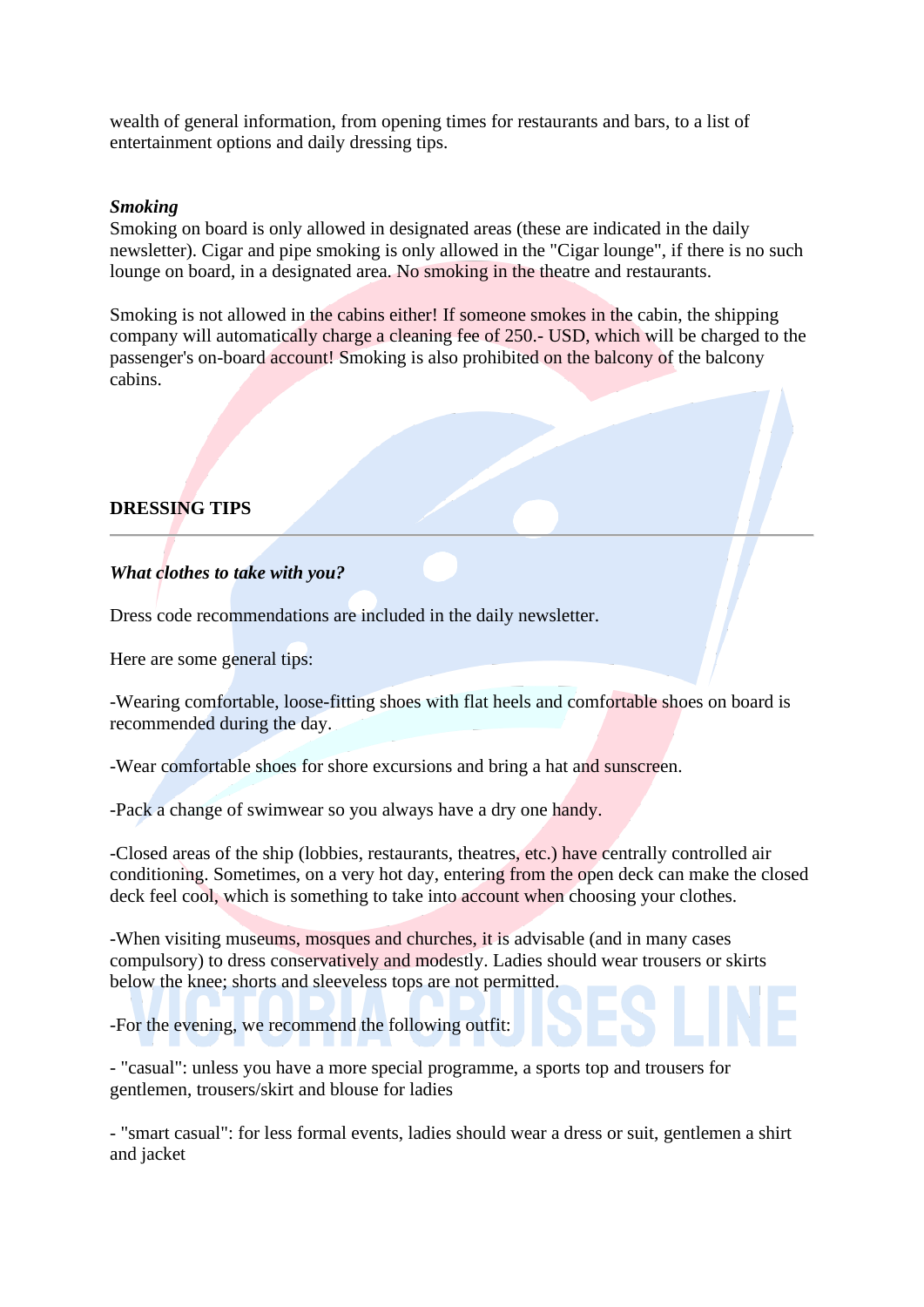- "formal": for gala dinners and casual attire, ladies are encouraged to wear evening dress/costume, gentlemen are encouraged to wear a tie and suit/tuxedo.

#### **MEALS AND DRINKS**

#### *Meals*

During your meals you will be offered a rich and varied choice of dishes, which will satisfy even the most demanding palate.

Dinner in the Paris Dining Room is served in two courses.

We cannot guarantee that we can accommodate all your seating requirements, but we will do our best to accommodate your wishes.

Dinner times are as follows (times shown may vary depending on itinerary and vessel):

|        | <b>First planting</b> | <b>Second planting</b> |
|--------|-----------------------|------------------------|
| Dining | 18:00-19:00 around    | $20:00-21:00$ around   |

#### *My Time Dining*

Flexible dining in a sit-down restaurant (You can dine on the designated level of the sit-down restaurant at any time between approximately 18:00 and 21:30, but there is no guarantee that you will have the same table and waiters every night.)

You can also make advance reservations for specific dates after booking your cruise on the spot or through the OBS system.

Among the dinners, the Captain's Dinners and Gala Dinners stand out for their solemnity and special atmosphere.

#### *Specialty Restaurants* (**with reservation**)

In addition to the sit-down and buffet restaurants, there are other types and styles of restaurants (à la carte) on board. These special restaurants are available by reservation.

#### *Drinks*

At buffet and sit-down meals, grill and snack bars, pizzerias, you can enjoy the following drinks free of charge: coffee, tea, milk, iced water, iced tea, lemonade, soft drinks and certain alcoholic drinks (indicated on the menu)

In restaurants with a surcharge, only iced water is free of charge, all other drinks are subject to a charge. You also have to pay for alcoholic and non-alcoholic drinks consumed in bars.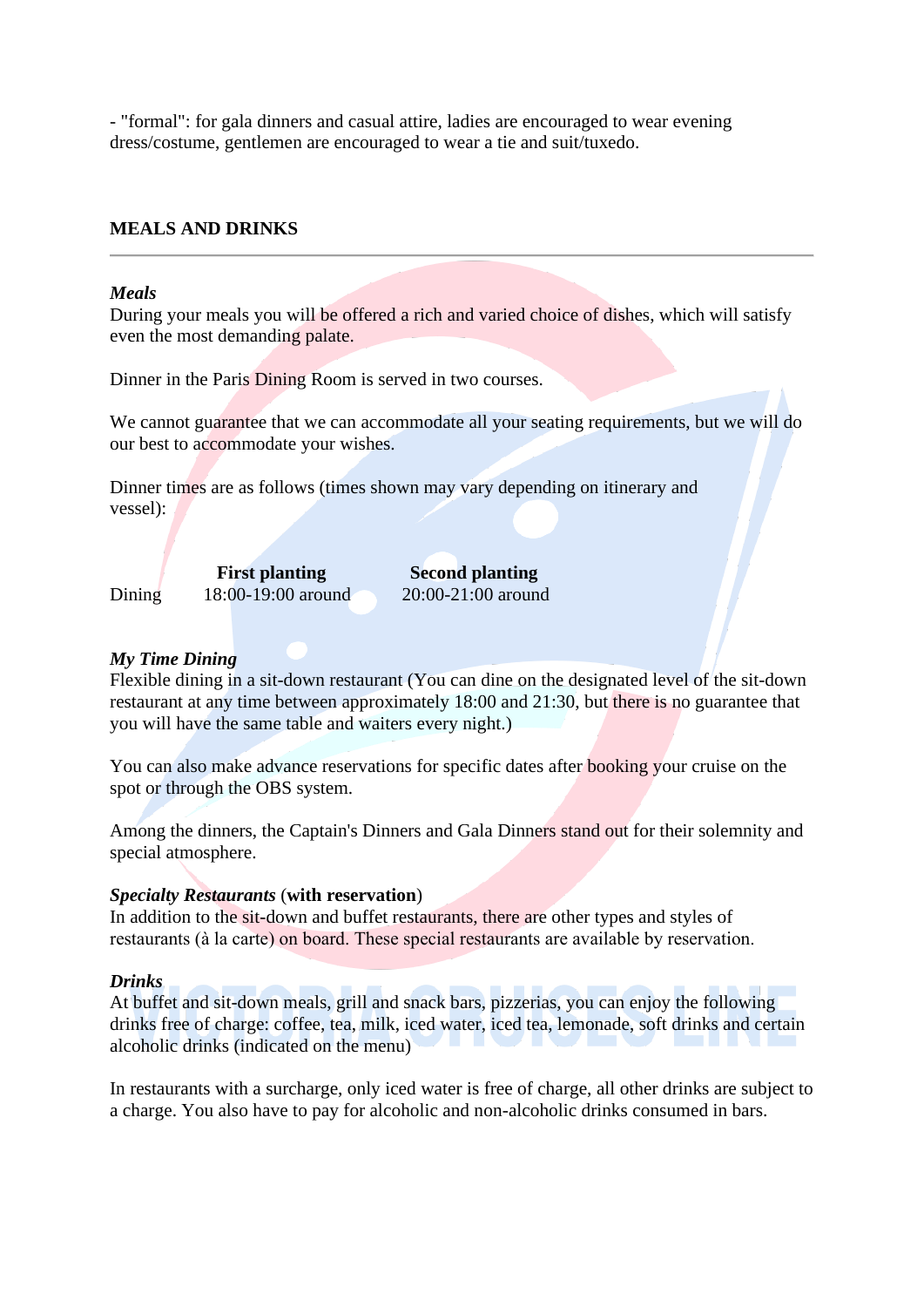# **Bars and cafés**

A wide range of refreshments, cocktails and other drinks are available in the ship's bars and cafés.

### *Special diets*

If you have special dietary requirements (food allergies, diet, etc.), it is advisable to register them at the time of booking and to inform the reception at the beginning of the cruise.

Vegetarian and diabetic dishes are also available daily in the buffet and the seated restaurant.

Ethical on-board pricing policy at Victoria Cruises On VCL ships, the prices for services are the same as on land, unlike on board almost all ocean-going cruise lines, where they are often up to ten times the usual price!

# **SERVICES**

#### *Shore excursions*

The company offers a wide range of shore excursions for passengers in the ports of call.

At the Explorations Desk, you can obtain all the necessary information and register for the excursion of your choice. The cost of the excursion will simply be charged to your account on board. Of course, excursions are not compulsory: our passengers can also tailor-make their own programme, including an individual shore excursion. Please note that some excursions are subject to a minimum number of participants, and if the group does not reach the minimum number, the excursion will be cancelled. However, some tours have a limited number of participants, so we recommend that you register for selected tours as soon as possible after the tour has been advertised. For some tours (mainly diving), only passengers who present the appropriate documents proving their qualifications are allowed to go.

The excursions can be booked on board the vessel through the OBS system or at the reception.

#### *Fitness & beauty*

The ships' fitness rooms are equipped with the latest machines for those who want to exercise. We should also mention the on-board running track, sauna, jacuzzi and swimming pools - all a way to get active. A list of fitness room opening hours and daily sports programmes ("Ship Shape") is available in the daily newsletter (OBS system).

Beauty treatments (hairdressing, cosmetics, etc.) are all paid services - see the OBS system menu for more information.

#### *Sunbathing, sun beds on board*

There are sun loungers everywhere on the open decks - free of charge, of course. Beach towels are also provided by the ship's company, and towels are available on the sun terraces.

Be careful when sunbathing! The sea breeze will make you feel less scorching in the sun. Protect your skin with sunscreen.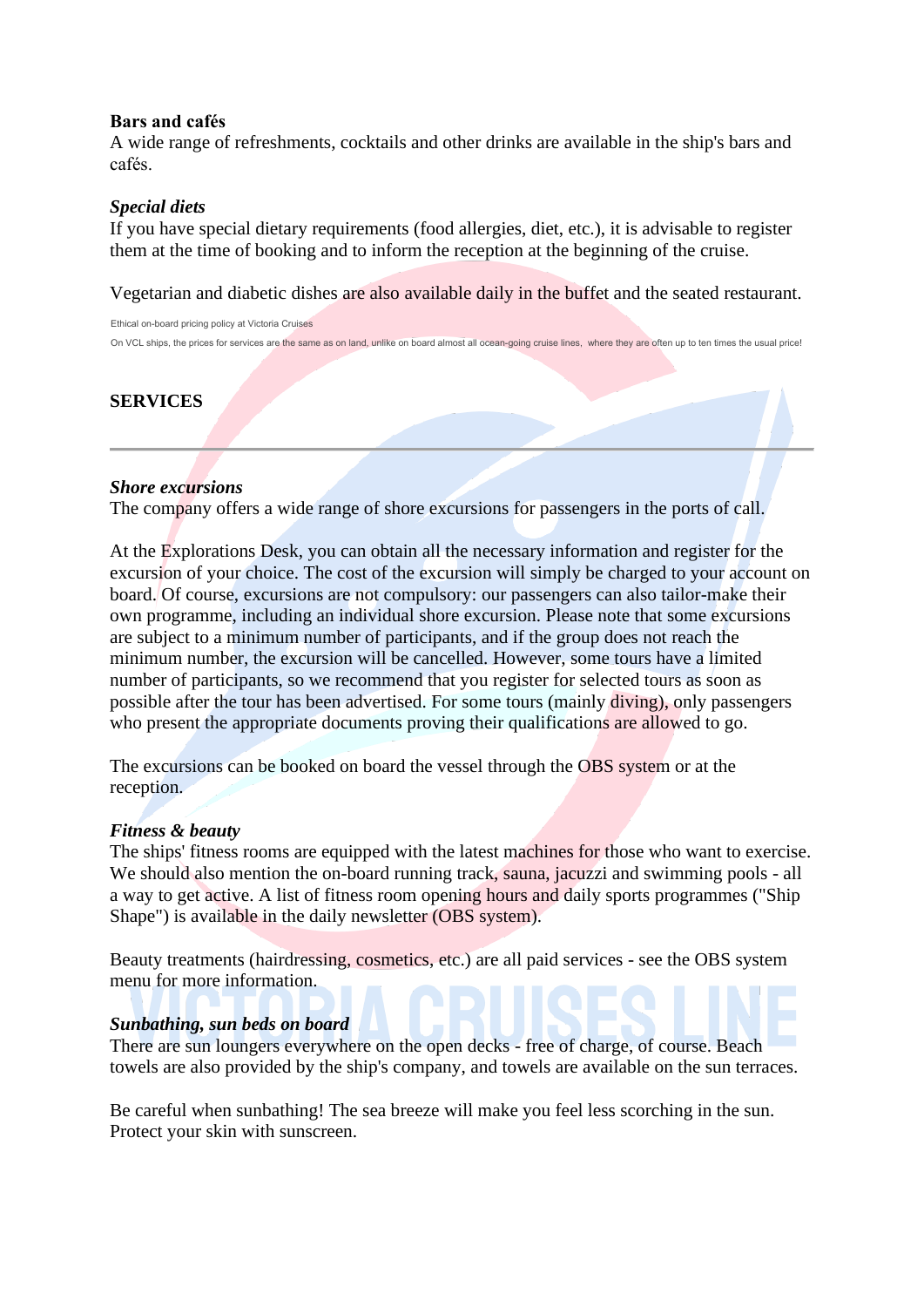# *Library, internet café*

The ships have a well-stocked library (with books in various languages), as well as board games such as chess, back-gammon, cards, literacy games, etc. The library or a separate internet café (VCL Online) also houses a computer park with internet access. (Internet access is free of charge.)

### *Theatre - international shows*

The evenings are enriched by variety shows and other entertaining performances by international artists, dance troupes, singers, etc.

# *Casino*

If you like to play, try your luck on board! There are casinos on all ships, offering a variety of games (twenty-one, roulette, slot machines, etc.). Check the daily newsletter for the exact casino opening times. Guests under 21 are not allowed to visit the casino.

The use of cameras/video cameras in the casino is strictly prohibited.

# *Currency exchange*

A limited amount of currency (mainly in US dollars) can be exchanged on board. Other local currencies can be exchanged ashore at the port of call. (Note that most debit and credit cards are accepted at the port of call, but it is advisable to have some local currency on board for small expenses such as soft drinks, postcards, small souvenirs, although euros and dollars are accepted at most ports). Currency exchange is available at reception. Acceptable currencies: USD, EUR, GBP

# *Cleaning service*

The cleaning service is available 24 hours a day. The list of cabin services includes the number of free laundry services at your disposal. But there is also a self-service laundry on each floor, equipped with everything you need, and free of charge.

#### *Medical care, medicines*

Essential medicines can be purchased on board. The ships have an equipped health centre with two qualified doctors, a dentist and three nurses to ensure that patients are well looked after. Basic medical care is free, but it is advisable to take out travel insurance before departure. Passengers suffering from seasickness will receive free tablets to treat their symptoms.

Pregnant mothers (before the 24th week) and passengers with cardiovascular, diabetes or other chronic medical conditions will be asked for a medical certificate. The medical certificate, in English, must state that the passenger's state of health is such that it is safe for him/her to travel on the cruise and must state what permanent medication he/she is taking. The English medical certificate must be sent to our office after final registration, but no later than 30 days before departure!

# **Some more general information:**

- **Health, accident and baggage insurance:** before travelling abroad, we recommend that you take out comprehensive travel and accident insurance. In some countries, valid travel insurance is a condition for entry into the country.